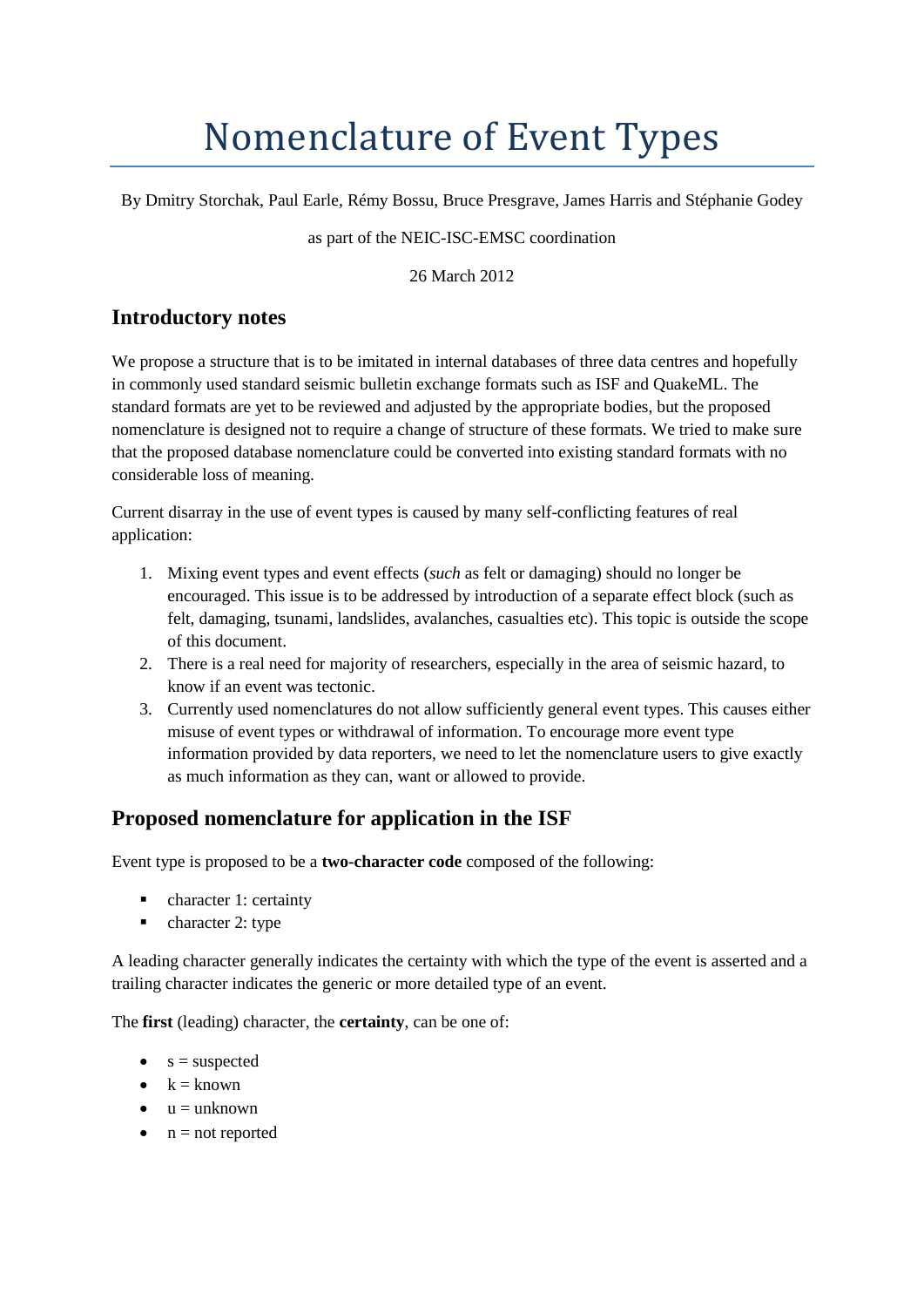The **second** (trailing) character, the **type**, can be one of the 26 characters below. The most general (common) choice will be one of: **e**, **a**, **o** or **u**. If there is a need, users can use progressively more detailed event description instead.

- $\bullet$   $u = null$  (to follow the first character being "u" or "n")
- $e =$  earthquake
- $\bullet$  a = anthropogenic event or event linked to an anthropogenic activity
	- $\bullet$   $c =$  collapse (of underground cavity, mine or building) (see comments)
	- $\bullet$   $x =$  explosion
		- $\bullet$  f = accidental explosion
		- $h =$ chemical explosion
		- $g =$  controlled explosion
		- $\bullet$  i = experimental explosion
		- $\bullet$  d = industrial explosion
		- $\bullet$  m = mining explosion (quarry blast, road cut, blasting levee)
		- $n =$  nuclear explosion
	- $i =$  induced or triggered event
		- $r = rock$  burst
		- $\bullet$  w = reservoir loading
		- $\bullet$  k = fluid injection
		- $q = fluid extraction$
	- $\bullet$  p = plane/train/boat crash
- $o = other$ 
	- $\bullet$  s = atmospheric (sonic boom, sonic blast, acoustic noise, thunder)
	- $\bullet$  b = avalanche
	- $\bullet$  y = hydroacoustic event
	- $\bullet$  z = ice quake
	- $\bullet$  l = landslide (rockslide) (see comments)
	- $t =$  meteorite
	- $\bullet$  v = volcanic eruption

#### **Essential comments**

1. The above bullet-point hierarchy of event types is not part of the standard formats. Nevertheless its presence in this document helps to explain that event type reporters can be as general or as detailed as they so desire.

For example, "a" is a simple way to separate man-caused events from those occurring naturally. On can go further and use "x" as a less general term for explosion, or even use "n" as a more specific indication of the nuclear explosion. The choice is governed by exact situation where progressively more detailed type may either be not known or not desired/allowed to be identified.

- 2. Landslide (rockslide) is an actual ground failure that was recorded as oppose to an earthquake that caused a landslide, in which case this information belongs to the effect block. The same applies to cavity, mine or building collapse.
- 3. The default is decided by each reporter. We nevertheless expect that both characters are filled with character values according to the above description and the second character, by definition, must be "u" if the first character is "u" or "n".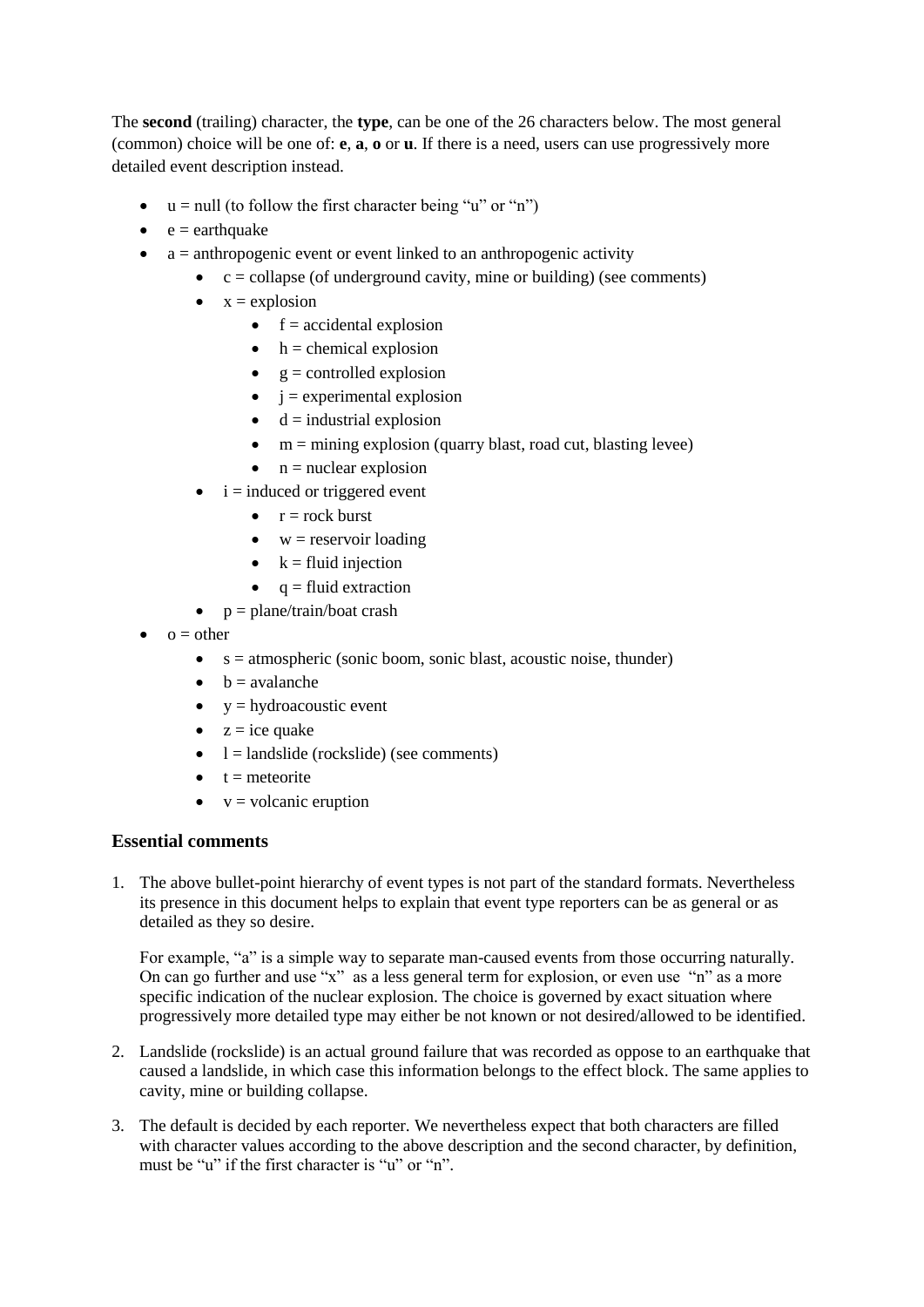## **Proposed nomenclature for application in the QuakeML**

QuakeML addresses the issue with two attributes: EventTypeCertainty and EventType.

Possible enumeration values for **EventTypeCertainty** (if used) include:

- known
- suspected

Possible enumeration values for the **EventType** (if used) include:

- not reported
- earthquake
- anthropogenic event
	- collapse
		- cavity collapse
		- mine collapse
		- building collapse
	- explosion
		- accidental explosion
		- chemical explosion
		- controlled explosion
		- experimental explosion
		- industrial explosion
		- mining explosion
			- quarry blast
			- road cut
			- blasting levee
		- nuclear explosion
	- induced or triggered event
		- rock burst
		- reservoir loading
		- fluid injection
		- fluid extraction
	- crash
		- plane crash
		- train crash
		- boat crash
- other event
	- atmospheric event
		- sonic boom
		- sonic blast
		- acoustic noise
		- thunder
	- avalanche
		- snow avalanche
		- debris avalanche
	- hydroacoustic event
	- ice quake
	- slide
		- landslide
		- rockslide